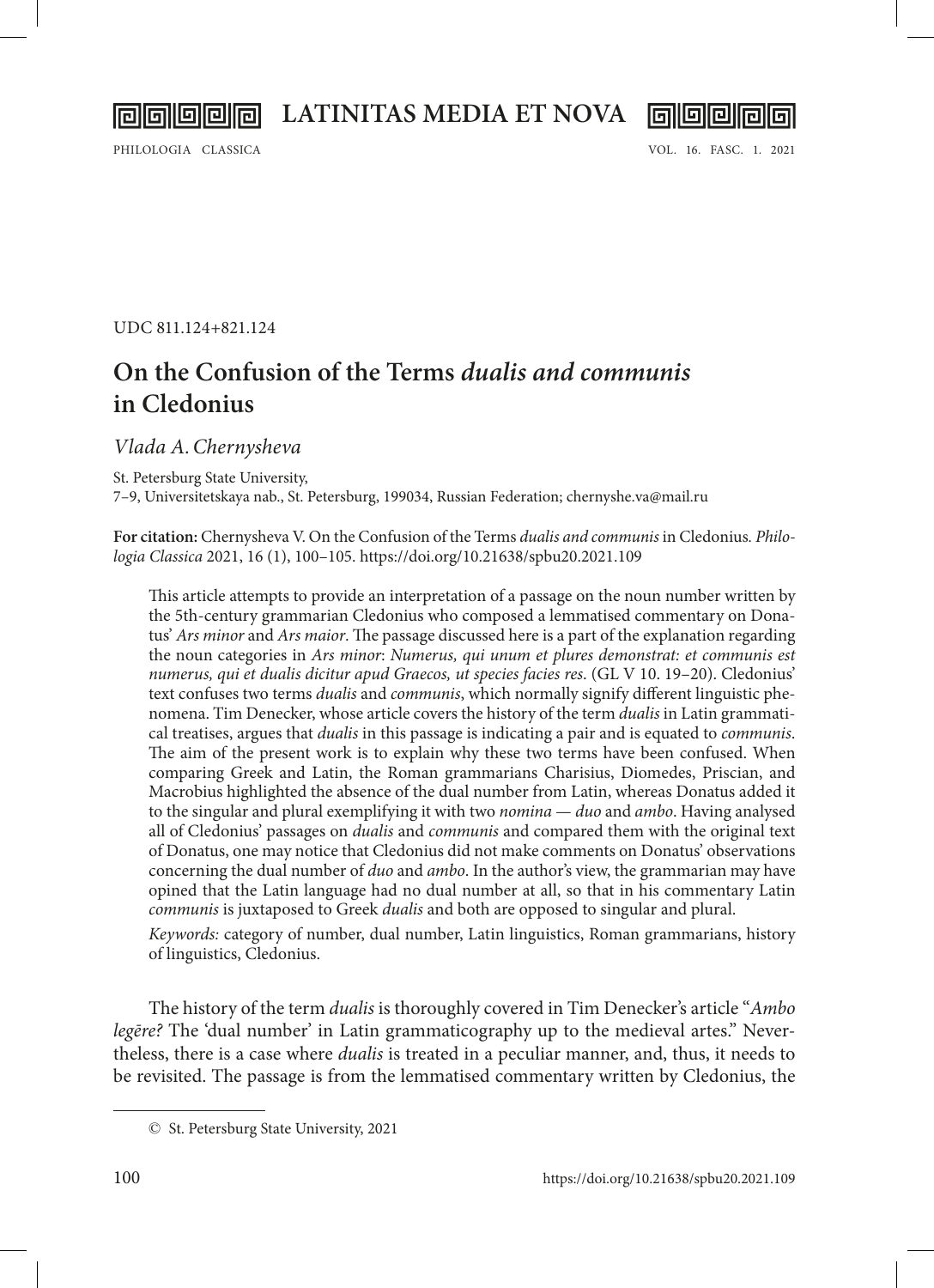commentator of Donatus' grammar, who lived in Constantinople in the mid-fifth century A.D. (Zetzel 2018, 291):

(1) *Numerus, qui unum et plures demonstrat: et communis est numerus, qui et dualis dicitur apud Graecos, ut species facies res.* (GL V 10. 19–20)

"Number, which shows one and many: there is also 'commune number', which is called 'dualis' among Greeks, for example, *species* 'sight(s)', *facies* 'face(s)', *res* 'thing(s)'."

Denecker interprets this passage as follows: "As can be seen from this series of examples, Cledonius has entirely equated the dualis numerus to the communis numerus for nouns — which is an exceptional point of view — although his remark that the term 'dual' is typically Greek does reflect an awareness of its 'proper' or 'original' value, which consists in indicating a pair" (Denecker 2019, 119). This comment raises the question why such an equation between the two terms came into existence.

The quotation in (1) is Cledonius' explanation of the term *numerus* 'number' mentioned in the following passage of Donatus' *Ars minor*, which describes categories of *nomen*, i. e., nouns and adjectives:

(2) *Nomini quot accidunt? Sex. Quae? Qualitas, conparatio, genus, numerus, figura, casus*. (Donat. 585. 8–9 Holtz)

"How many categories are assigned to noun? Six. Which? Quality, comparison, gender, number, figure, case."

Since Cledonius had touched upon the issue of the noun number in (1), it seems surprising that another passage from *Ars minor* (3), which also deals with noun number, was neglected by the commentator:

(3) *Numeri nominum quot sunt? Duo. Qui? Singularis, ut hic magister; pluralis, ut hi magistri.* (Donat. 586. 9–10 Holtz)

"How many noun numbers are there? Two. Which? Singular, as *hic magister* 'this teacher', plural, as *hi magistri* 'these teachers'."

It is worth noticing that *Ars minor* does not provide any information neither on *numerus dualis* nor on *numerus communis,* which suggests that Cledonius gained information from some other sources. The article on *dualis* in *Thesaurus Linguae Latinae* questions the correctness of his passage: *male numerum dualem et communem q.d. confundit*  Cledon. Gramm. V. 10, 20 (TLL 5, 1: 2072).

To begin with, it is necessary to locate the dual number in the Latin language system and to outline the usual meaning of the term *dualis* among Roman grammarians. As is commonly known, the Latin language system has not preserved the Indo-European category of dualis except for the numerals *duo* and *viginti*<sup>1</sup> and the pronoun *ambo*. 2 As far as

<sup>1</sup> On the etymology of *viginti*, see de Vaan 2008, 678; Ernout 1953, 4: "L'étymologie permet de reconnaître d'anciennes formes de duel; mais pour le sujet parlant, vīgintī était un indéclinable dont on ne distinguait plus les éléments de formation".

<sup>2</sup> Panhuis 2006, 16; Ernout 1953, 4–5: "duo et ambō se comportaient comme des pluriels, dans leur flexion comme dans leur emploi".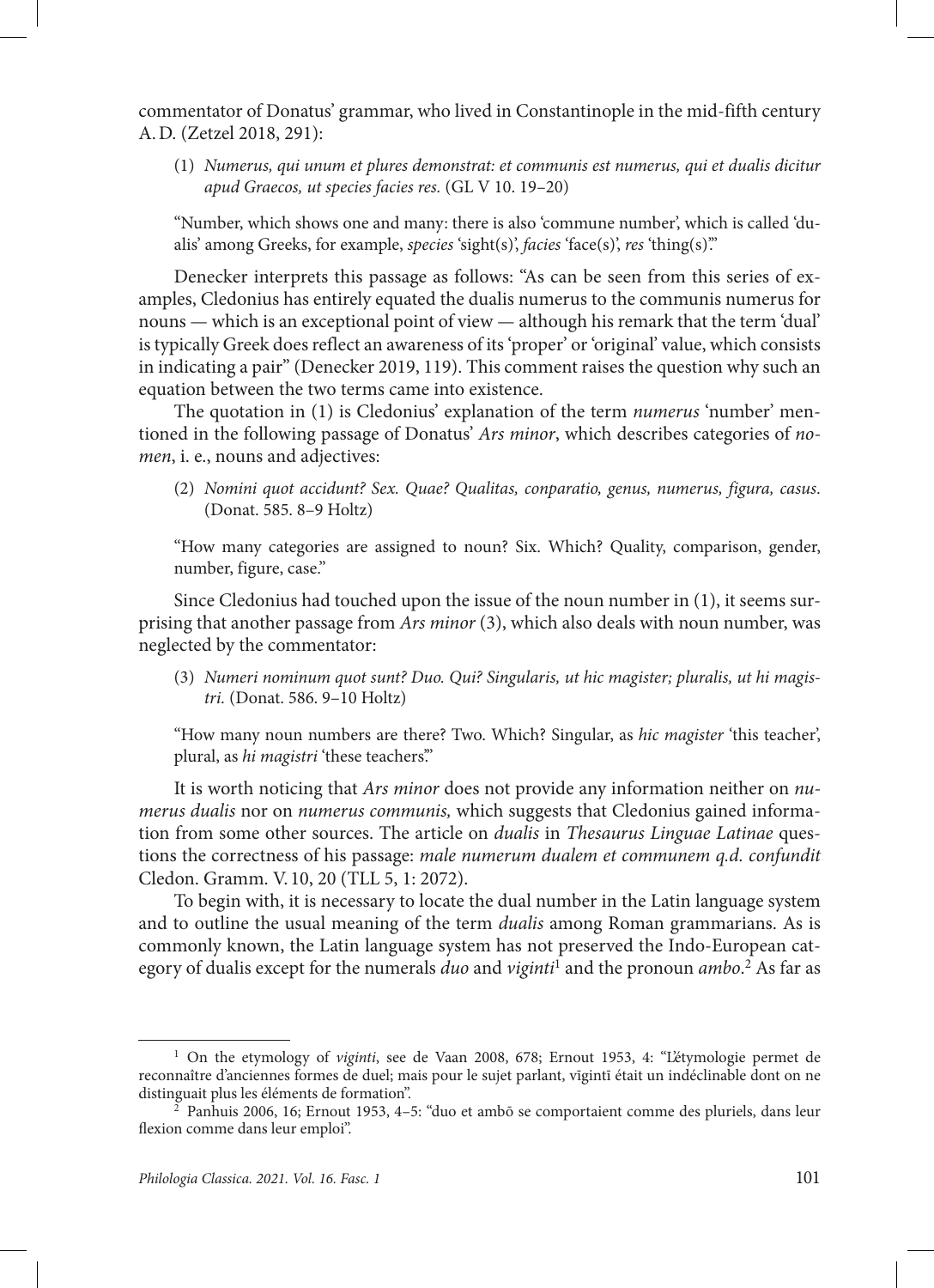grammarians are concerned, Charisius, Diomedes and Priscian claimed that there was no dual number in Latin:3

(4) *Dualis enim apud Romanos non est.* (Charis. 15. 22–23=195. 2–3 Barwick)

"Since there is no dual used by Romans."

(5) *Dualis enim apud Graecos dumtaxat valet, a nobis excluditur, eodem modo quo et in nominibus. Nequaquam enim reperiri potest Latino sermone ulla dictio quae dualem exprimat numerum*. (GL I 334. 26–28 (Diom.))

"Dual is of value only to the Greeks, while it is excluded by us in a similar way as done to nouns. Therefore, no word could be found in the Latin language which would express dual number."

(6) *Numerus est dictionis forma, quae discretionem quantitatis facere potest. Est autem vel singularis vel pluralis, nam dualis apud Latinos non invenitur.* (Prisc. I 172. 2–4 Hertz)

"Number is a form of speech which can express quantity. It is either singular or plural, since dual does not occur among Latin-speakers."

Nevertheless, an implicit, as in examples  $(4)$ – $(6)$ , or explicit comparison with the Greek language stimulated Roman grammarians to write on the dual number, as Macrobius does:

(7) *In numeris una dissensio est, quod δυϊκόν, id est dualem, nulla Latinitas admisit, Graeci vero in verbis nominibusque δυϊκά videntur habere*. (GL V. 599. 18–20)

"There is one disagreement between numerals that Latin does not admit δυϊκόν, i. e. dual, while Greeks seem to have δυϊκά applied to their verbs and nouns."

The adjective *dualis*, as we see, is contrasted by Roman grammarians to singular and plural as in examples  $(4)$ – $(7)$ . It deals with the category of number and indicates that there are two objects which are referred to in a sentence. The only exception<sup>4</sup> from the wellestablished word meaning can be observed in (1), where the term *dualis* is treated as the original Greek term for Latin *communis* and there is no grammatical duality expected. At first glance, the only explanation to be suggested is as follows: the term *dualis* could imply that the word form which is determined as dualis can be interpreted ambivalently and, therefore, should be understood, for example, as a specific synonym for the Latin adjective *ambiguus*. There is a point of intersection for *dualis* and *communis* here: if an 'ambiguous' noun form could be considered either singular or plural, grammarians described it as a 'common' number form, see TLL 3. 1978–1979.

<sup>3</sup> Pseudo-Asper expresses this idea in a trickier way. I agree with Tim Denecker (2019, 106), who suggests that the passage below implies the absence of the dual number from Latin since its pronouns are realised in four variants, while Greek offers nine, GL V 550. 39–551. 1: *Numerus apud Graecos propter dualem numerum motus habet nouem, in sermone nostro quatuor: aut enim unum unius significamus, ut meus tuus, aut multos multorum, ut nostri uestri, aut unum multorum, ut noster uester, aut multos unius, ut mei tui.* ("Greek number has nine operations because of dual, while there are four of them in our language: we signify either one of the one, as *meus* 'my (sg.)', *tuus* 'your (sg.)', many of many, as *nostri* 'our (pl.)', *vestri*  'your (pl.)*'*, one of the many, as *noster* 'our (sg.)', *vester* 'your (sg.)*'*, or many of the one, as *mei* 'my (pl.)', *tui*  'your  $(\text{pl.})$ ")

<sup>4</sup> All the examples of *dualis* were found via wordlist search in *Corpus corporum* (Corpus 13 Grammatici Latini):<http://www.mlat.uzh.ch/MLS/> (26.02.2021).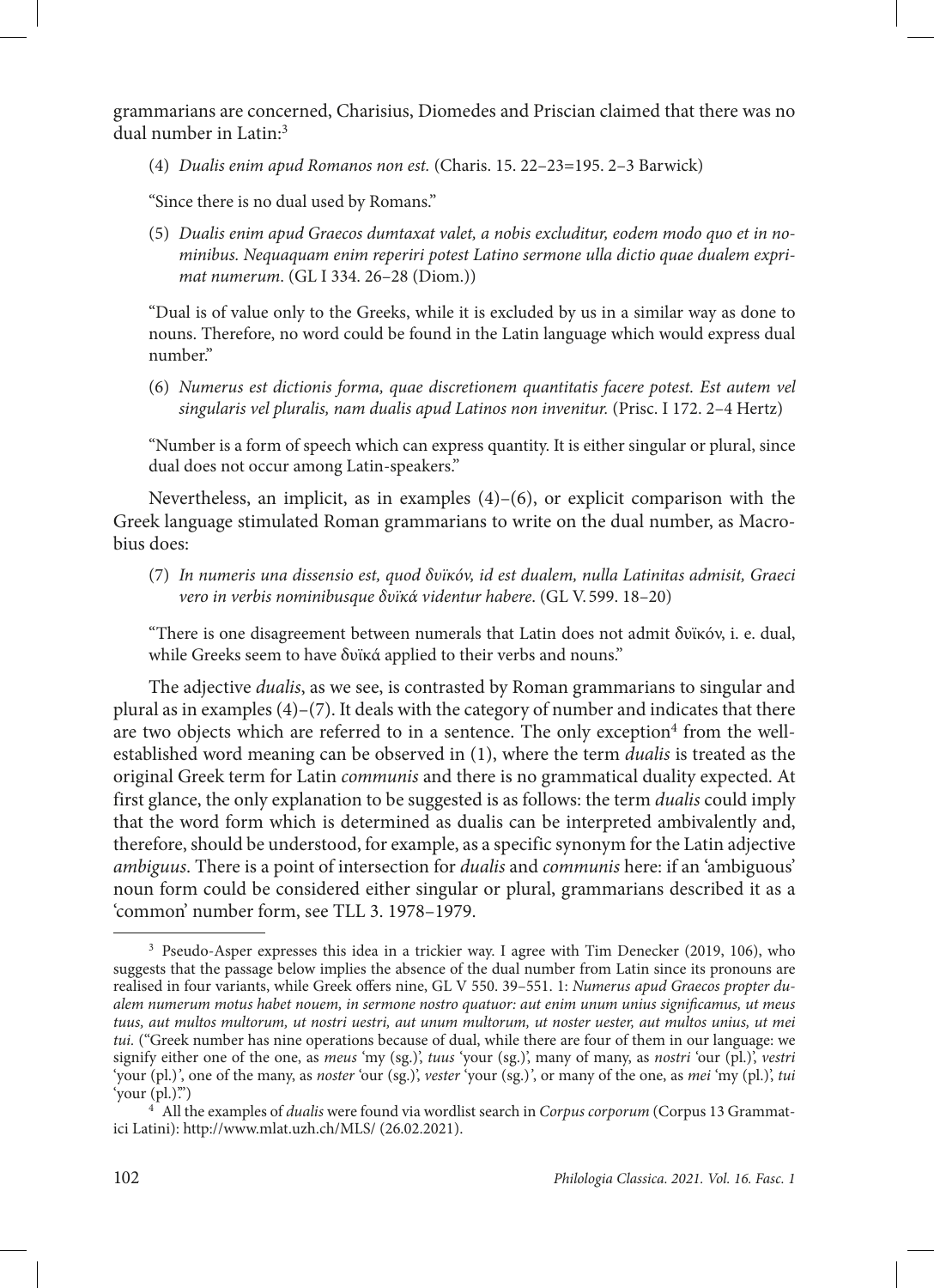Having clarified how other authors treated the terms *dualis* and *communis*, I now turn back to Cledonius in an attempt to find some other examples elsewhere in his text. There are only two passages left (see 8 and 9) where *dualis* and *communis* express the number. Both are fragments of the commentary on Donatus' *Ars maior* and contain lemmata (below in bold). Example (8) includes a note on the common number of *nomina*, whereas example (9) mentions the dual number of verbs.

(8) *sunt etiam numero communia: in tertia quarta et quinta declinatione communis numerus invenitur. Communia, <ut res> nubes dies: haec res hae res.* (GL V 42. 15–17 (Cledon.))

"There are also [nouns] common in number: the common number is found in the third, fourth and fifth declension. Common, for example, are *res* 'thing(s)', *nubes* 'cloud(s)', *dies* 'day(s)': *haec res* 'this thing', *hae res* 'these things'."

(9) *Numeri verbis accidunt duo, singularis et pluralis, singularis, ut lego, pluralis, ut legimus; item secundum quosdam dualis, ut legere: propter metrum legere prudentius dicimus, quod significat legerunt, ut Vergilius 'legere rudentis'.5 Ideo dualis dicitur numerus, quia duas personas a plurali numero tertia persona sibi defendit.* (GL V 60. 2–7 (Cledon.))

"There are two numbers, which are assigned to verbs, singular and plural: singular, *lego* 'I read', plural, *legimus* 'we read'; according to some [grammarians], there is also a dual one, as *legere*: we say *legere*, which means *legerunt*, because of the metre, for example, *legere rudentis*  in Virgil. Therefore, the number is called dual for the reason that it reclaims two persons from the third person plural."

Let us take a look at the common number first. When trying to explain *nomina numero communia* in (8), Cledonius splits the original clause in (10) into two parts:

(10) *Sunt etiam nomina numero communia, ut res, nubes dies.* (Donat. 623. 1 Holtz)

"There are also nouns common in number, for example, *res* 'thing(s)', *nubes* 'cloud(s)', *dies*  'day $(s)$ ."

In example (10), Cledonius does not move beyond Donatus' theory and does not draw any parallels with *dualis,* as he did in example (1). It is to be stressed that since there is no duality mentioned in (8), Denecker certainly does not include this contrasting example in his passage on Cledonius, so that only (1) and (9) are analysed in his paper, see Denecker 2019, 119.

Surprisingly, Cledonius omits the following statement of Donatus on the dual of *nomina*:

<sup>5</sup> Regarding the quotation, Heinrich Keil, the editor of the text, suggests that Cledonius lacks a real quotation from Virgil since *legere rudentis* is borrowed from Lucan's *De Bello Civili* (3. 44). On the contrary, there are two instances from Virgil's *Georgica* selected by Keil which contain the verb form *legere*. See the apparatus in GL V 60. One more example of quoting *legere rudentes* (sic!) is found in Pompeius' commentary on Donatus, however, without mentioning the author, GL V 234. 30–32: *Puta 'legere rudentes': legere rudentes stat; legerunt rudentes, non stat uersus. Ergo quoniam sunt aliqua, ubi exigatur breuis syllaba, aliqua, ubi longa, ideo duplicem regulam fecerunt.* ("For example, *legere rudentes: legere rudentes* fits*, legerunt rudentes* does not fit the verse. Therefore, since somewhere a short syllable is called for, somewhere a long one, a 'double' rule is made.")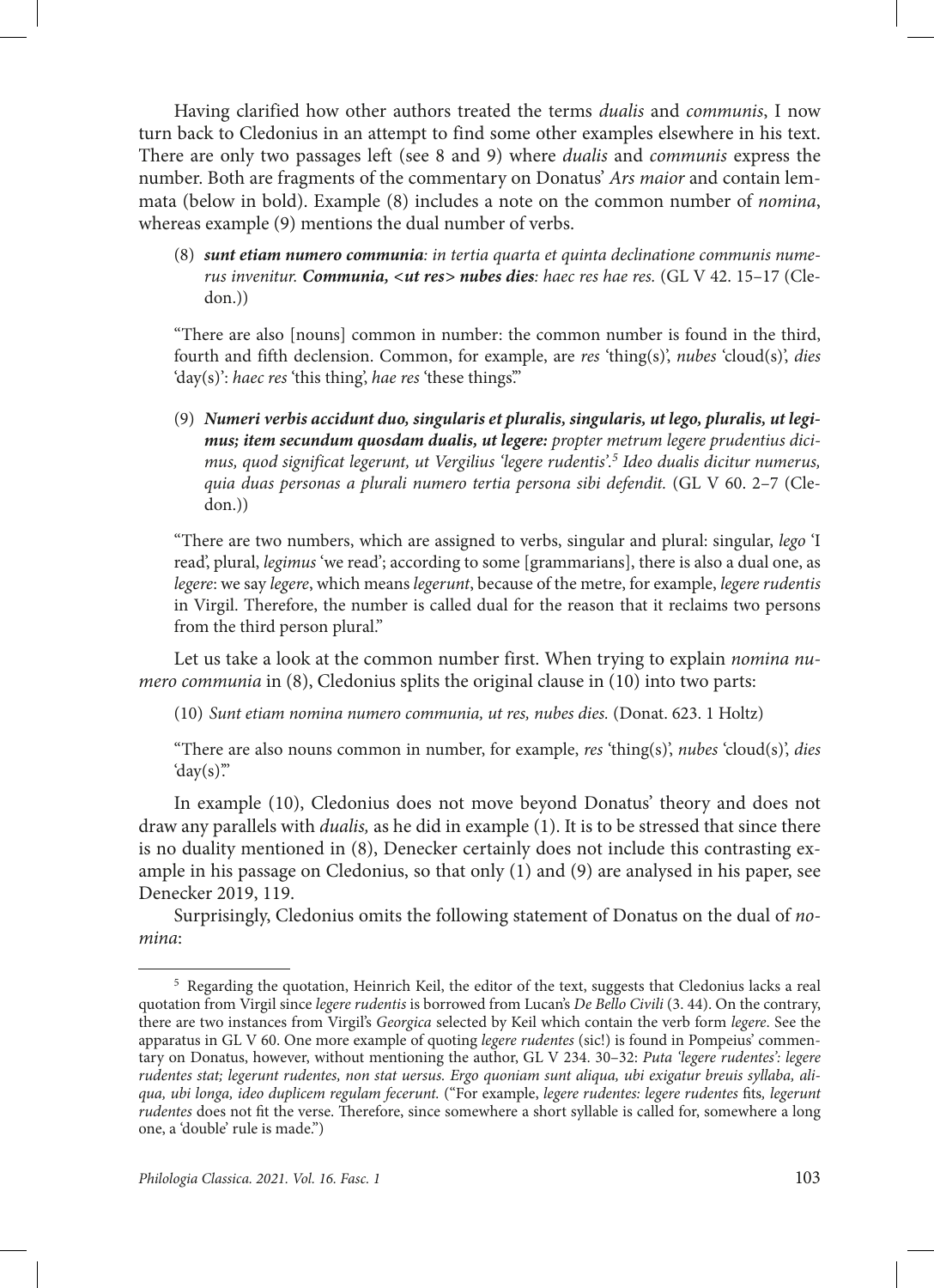(11) *Numeri sunt duo, singularis et pluralis: singularis, ut hic sapiens, pluralis, ut hi sapientes. Est et dualis numerus, qui singulariter enuntiari non potest, ut hi ambo, hi duo.* (Donat. 622. 10–12 Holtz)

"There are two numbers, singular and plural: singular, as *hic sapiens* 'this wiseman', plural, as *hi sapientes* 'these wisemen'. There is also a dual number, which cannot be expressed in singular, as *hi ambo* 'these both'*, hi duo* 'these two'."

In (11), Donatus places the dual number after the singular and plural by contrast to the authors of passages (4)–(7), and exemplifies it with *duo* and *ambo*. After Donatus, the dual of *duo* and *ambo* is attested in *Servii Commentarius in Artem minorem* (GL IV 408. 17–19), in the commentary of Sergius (65 Stock), with added *uterque* (however, put in braces by the editor) in Consentius (GL V 347. 32–348. 1) and Audax (GL VII 343. 19– 20), *uter* and *neuter* in *Explanationes in Artes Donati* (GL IV 540. 6–8). Primarily, *dualis numerus* is based on the inner meaning, which is embodied in the word *dualitas* in frg. Bobiense de verbo (24 Passalacqua) and in the term *significatio dualis* in *Regulae Ps.-Augustini* (GL V 508. 18–20). Besides semantics, a peculiar inflection type of dual, different from singular and plural, is highlighted by Servius in his commentary on Donatus' *Ars minor* (GL IV 408.17–19).

The other type of *dualis* which was mentioned by Roman grammarians is the *dualis* of the verbs. It can be observed in example (9). The text in bold is a quotation from Donatus' *Ars maior* (637. 4–5 Holtz). Donatus, however, does not appear to be the first grammarian who supported this linguistic hypothesis. There is a passage with other verb examples from Sacerdos' *Artes grammaticae* (the late 3rd century A.D., see Zetzel 2018, 318):

(12) *Numeri in verbis tot sunt quot et in nominibus, singularis, ut amo, pluralis, ut amamus. Numerum uero dualem etiam quidam putant esse, cum dicimus dixere scribsere, quod est pro scribserunt dixerunt.* (GL VI 432. 7–9)

"Verbs have as many numbers as nouns do, singular *amo* 'I love', plural *amamus* 'we love'. Some, however, believe that the dual number also exists, when we say *dixere*, *scribsere*, which are used instead of *scribserunt* 'they wrote', *dixerunt* 'they said'."

Here, it can be observed that from the standpoint of unknown early grammarians, the dual number is applicable to the verb or, to be exact, only to 3 pl. active perfect forms ending in -*re*. Two variants of the third person non-singular form were supposed to be functionally different. While Donatus (11) and Sacerdos (12) do not object to the '*dualis* hypothesis' in an explicit way, the grammarian Consentius (late 4th or early 5th century A.D., see Zetzel 2018, 291) expresses strong dissent, as follows:

(13) <…> *legere autem dualem esse dicunt, ut hoc de duobus recte dici videatur, legerunt autem de pluribus. Sed hanc adsertionem usus inprobavit. Itaque ex consuetudine pluralem utrumque dicimus.* (GL V 379. 6–9)

"<…> on the other hand, *legere* is said to be dual, so that, as applied to two, it seems to sound correctly, while *legerunt* concerns many. However, practice has not proved this assertion. Therefore, we call both plural from habit."

As can be seen from examples (8) and (9), Cledonius understands clearly what the common number of the *nomina* is and what the dual number of the verbs was considered to be, although he does not support this hypothesis. Aside from that, he explains the